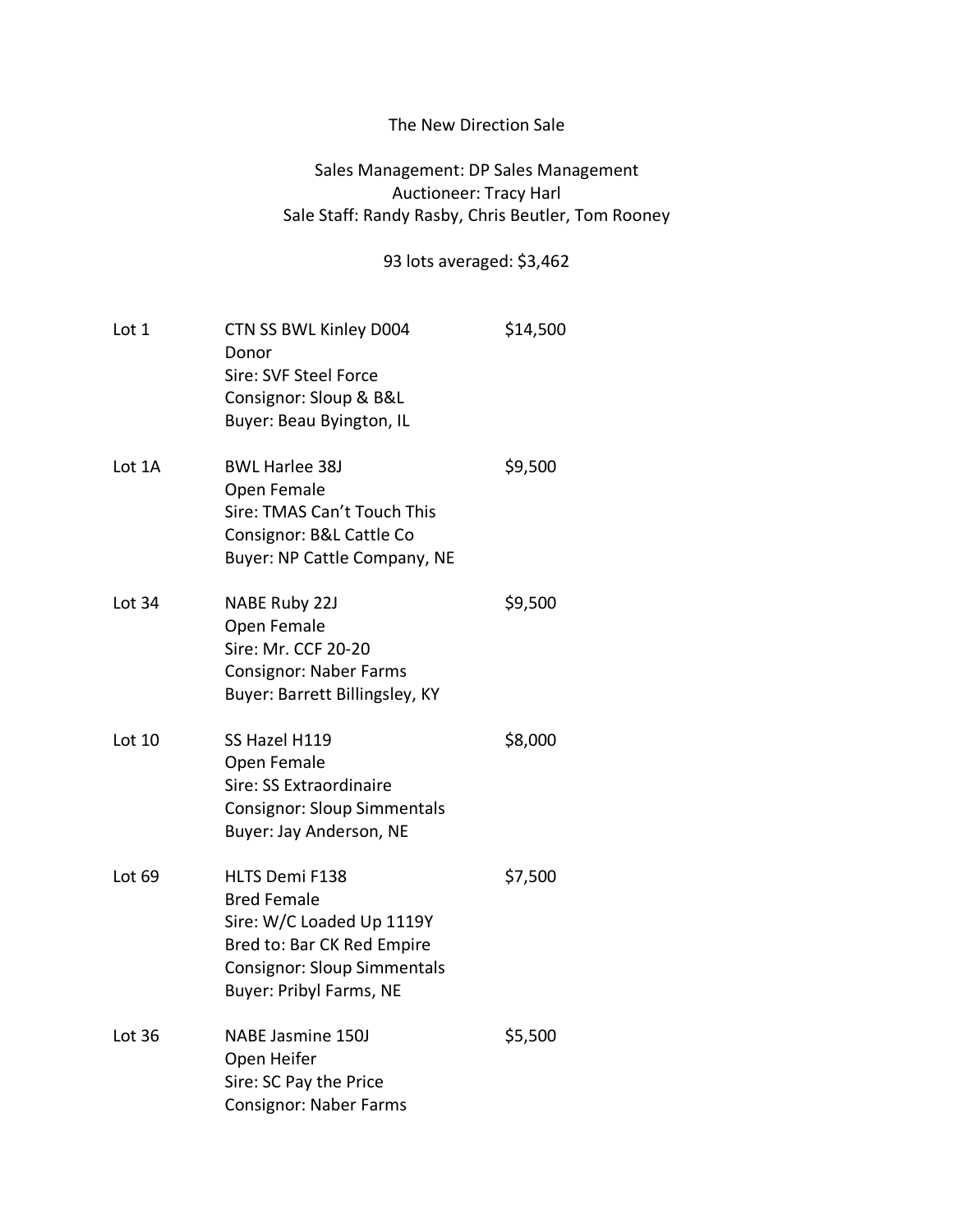Buyer: Emma Grimwood, OH

| Lot 66/66A   | HSF Ms. PGRID 32D 6G<br>Cow/Calf Pair<br>Sire: TJ Power Grid<br>Heifer Calf by: IR Imperial<br><b>Consignor: Sloup Simmentals</b><br>Buyer: Logan Dennison, KY         | \$5,500 |
|--------------|------------------------------------------------------------------------------------------------------------------------------------------------------------------------|---------|
| Lot 42       | <b>BWL Harmony 189J</b><br>Open Heifer<br>Sire: Colburn Primo<br>Consignor: B&L Cattle Company<br>Buyer: Tyler Rezac, NE                                               | \$5,250 |
| Lot 77/77A   | Melinda<br>Cow/Calf Pair<br>Sire: LLSF Uprising<br>Heifer Calf by: W/C Fully Loaded<br><b>Consignor: Sloup Simmentals</b><br>Buyer: Tim Uden, NE                       | \$5,000 |
| Lot $65/65A$ | Arrow H Primos Dream G111<br>Cow/Calf Pair<br>Sire: Colburn Primo<br>Heifer Calf by: W/C Executive Order<br><b>Consignor: Arrow H Cattle</b><br>Buyer: Josh Martin, KY | \$5,000 |
| Lot 68/68A   | <b>HLTS Rose F129</b><br>Cow/Calf Pair<br>Sire: B C Lookout<br>Heifer Calf by: WS Lockdown<br><b>Consignor: Sloup Simmentals</b><br>Buyer: Josh Berg, NE               | \$4,750 |
| Lot 43       | <b>BWL Frosty 629J</b><br>Open Heifer<br>Sire: SO Remedy<br>Consignor: B&L Cattle Company<br>Buyer: Mike Byers, KY                                                     | \$4,600 |
| Lot 5        | SS Gold Rush H513<br><b>Bull</b>                                                                                                                                       | \$4,500 |